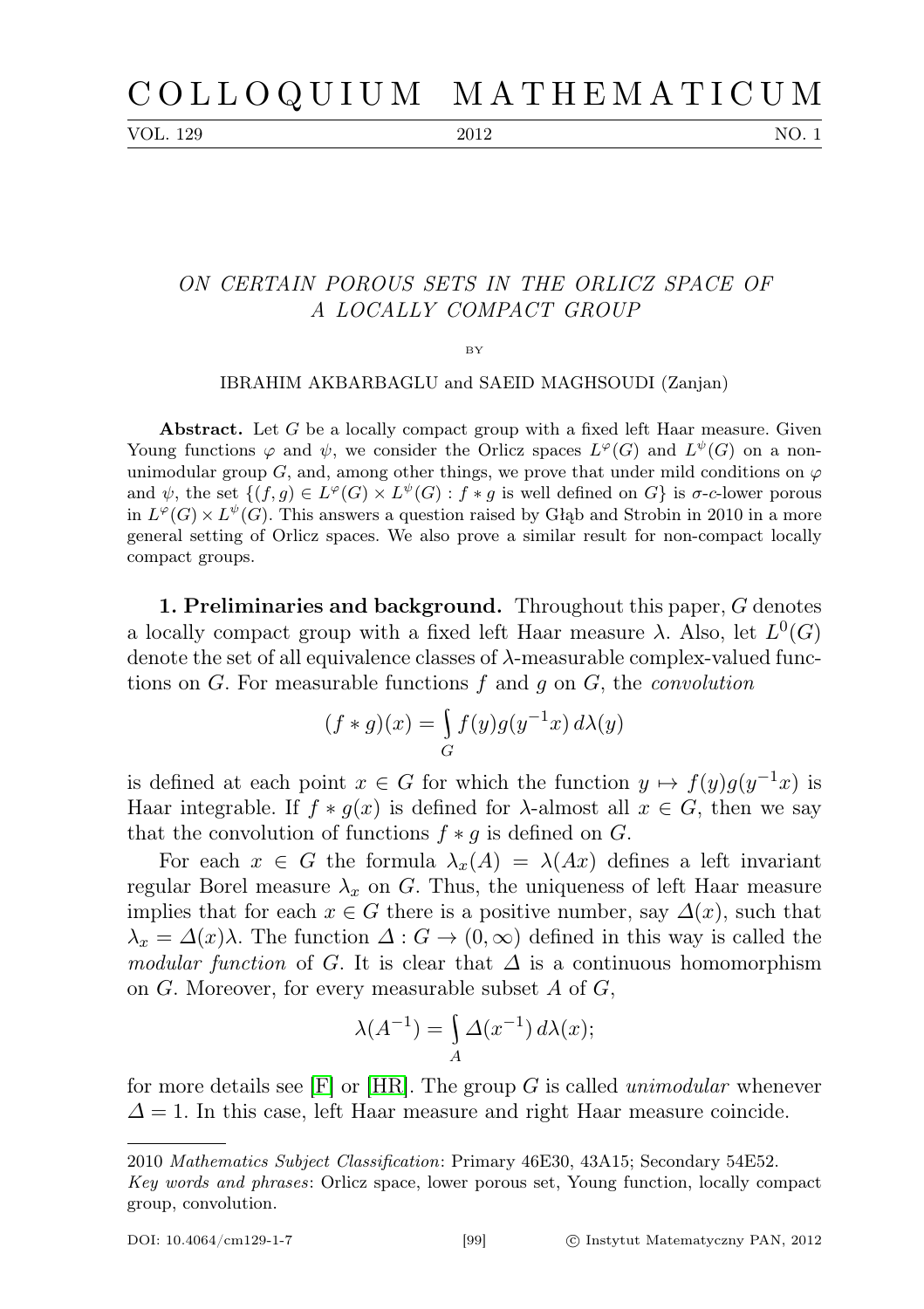For  $1 \leq p \leq \infty$ , classical Lebesgue spaces on G with respect to the Haar measure  $\lambda$  will be denoted by  $L^p(G)$  with the norm  $\|\cdot\|_p$  as defined in [\[HR\]](#page-12-1).

We deal with a problem which has its origin in the 1960's. Żelazko [\[Z1\]](#page-12-2) proved that if G is locally compact abelian group and  $p \in (1,\infty)$ , then  $L^p(G)$ is closed under convolution if and only if  $G$  is compact. Independently Rajagopalan [\[R\]](#page-12-3) and Żelazko [\[Z2\]](#page-12-4) asked if that statement holds for an arbitrary locally compact group  $G$ —this was known as the  $L^p$ -conjecture or  $\dot{Z}$ elazko conjecture. Several authors found the affirmative answer in special cases. The  $L^p$ -conjecture was finally settled by Saeki [\[S\]](#page-12-5) in 1990; in the same paper one can also find a brief history of the struggle with this hypothesis.

Rickert [\[RI\]](#page-12-6) proved in 1967 that if G is a non-compact locally compact group,  $1/p + 1/q < 1$ , then there are  $f \in L^p(G)$  and  $g \in L^q(G)$  such that  $f * g$  does not exist. This result was reproved 40 years later in [\[ANR\]](#page-12-7). Note that this observation implies the  $L^p$ -conjecture for  $p > 2$ . Recently, Głąb and Strobin [\[GS1\]](#page-12-8) proved that the set of pairs  $(f, g) \in L^p(G) \times L^q(G)$  such that  $f * g$  exists is small, namely  $\sigma$ -porous, if  $1/p + 1/q < 1$ . They asked for which pairs  $(p, q)$  the convolution  $f * g$  exists for every  $(f, g) \in L^p(G) \times L^q(G);$ moreover, if the convolution does not exist for some pair, what is the size of those pairs  $(f,g) \in L^p(G) \times L^q(G)$  such that  $f * g$  exists. The solution to that problem is the following:

- If  $1/p + 1/q \geq 1$  and G is unimodular, then  $f * g$  exists for  $(f, g) \in$  $L^p(G) \times L^q(G)$  (follows from Young's inequality).
- If  $p \in (1,\infty)$ ,  $q \in [1,\infty)$  and G is not unimodular, then there is a pair  $(f,g) \in L^p(G) \times L^q(G)$  such that  $f * g$  does not exist and the set of all pairs for which the convolution exists is  $\sigma$ -porous (proved recently by the authors [\[AM\]](#page-12-9)).
- If  $p = q = 1$ , then  $f * g$  exists for  $(f,g) \in L^p(G) \times L^q(G)$ , where G is any locally compact group.
- If  $p = q \in (0, 1)$  and G is discrete, then  $f * g$  exists for  $(f, g) \in$  $L^p(G) \times L^q(G)$ .

The aim of this paper is to draw a similar picture for a generalization of  $L^p$  spaces, namely Orlicz spaces.

Orlicz spaces are genuine generalizations of the usual  $L^p$ -spaces. They have been thoroughly investigated. We refer to two excellent books [\[KR\]](#page-12-10) and [\[RR\]](#page-12-11) for more details. Also [\[M\]](#page-12-12) and [\[Z\]](#page-12-13) provide some useful information on the subject. Moreover, there have been generalizations and studies of Orlicz spaces in several directions; see for example [\[K\]](#page-12-14).

A function  $\varphi : \mathbb{R} \to [0, \infty]$  is called a *Young function* if  $\varphi$  is convex, even, and left continuous with  $\varphi(0) = 0$ ; we also assume that  $\varphi$  is neither identically zero nor identically infinity on R. A Young function  $\varphi$  is called finite if  $\varphi(x) < \infty$  for all  $x \in \mathbb{R}$ . The Young function  $\tilde{\varphi}$  complementary to  $\varphi$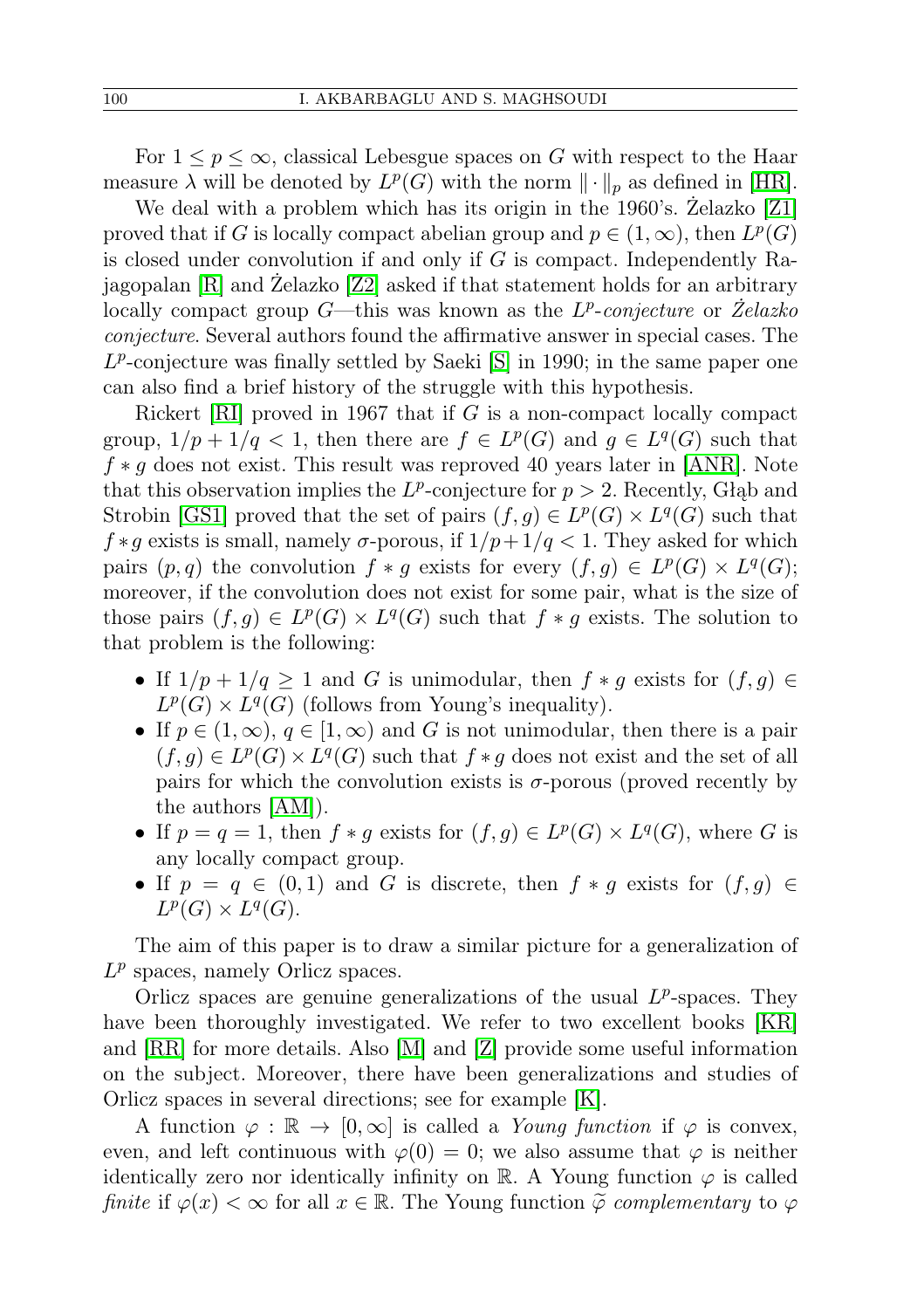is defined by

$$
\widetilde{\varphi}(y) = \sup\{x|y| - \varphi(x) : x \ge 0\} \in [0, \infty]
$$

for  $y \in \mathbb{R}$ ; then  $(\varphi, \tilde{\varphi})$  is called a complementary pair of Young functions. We also need an inverse of a Young function. For a Young function  $\varphi$  and  $y \in [0, \infty)$  let

$$
\varphi^{-1}(y) = \sup\{x \ge 0 : \varphi(x) \le y\}.
$$

We say a Young function  $\varphi$  is  $\Delta_2$ -regular whenever there exist  $k > 0$  and  $x_0 \geq 0$  such that  $\varphi(2x) \leq k\varphi(x)$  for all  $x \geq x_0$ , with  $x_0 > 0$  if G is compact and  $x_0 = 0$  otherwise.

A Young function  $\varphi$  is said to be an N-function (or a nice Young function) whenever

$$
\lim_{x \to \infty} \frac{\varphi(x)}{x} = \infty \quad \text{and} \quad \lim_{x \to 0} \frac{\varphi(x)}{x} = 0.
$$

As an elementary example of an N-function we can consider  $\varphi(x) = |x|^p/p$ for  $p > 1$ ; then  $\tilde{\varphi}(x) = |x|^q/q$ , where  $1/p + 1/q = 1$ .<br>It is a consequence of IBB. Corollary 1.3.20 and

It is a consequence of [\[RR,](#page-12-11) Corollary 1.3.2] and [\[KR,](#page-12-10) p. 11] that  $\varphi$  is finite-valued and vanishes only at the origin. Moreover, if  $\varphi$  is an N-function, then so is  $\tilde{\varphi}$  and by [\[RR,](#page-12-11) Proposition 2.1.1(ii)] we have

$$
(1.1)\qquad \qquad x < \varphi^{-1}(x)\widetilde{\varphi}^{-1}(x) \le 2x
$$

for all  $x > 0$ .

Let  $\varphi$  be a Young function. For each  $f \in L^0(G)$  we define

<span id="page-2-0"></span>
$$
\rho_{\varphi}(f) = \int_{G} \varphi(|f(x)|) d\lambda(x).
$$

Given a Young function  $\varphi$ , the *Orlicz space*  $L^{\varphi}(G)$  is defined by

$$
L^{\varphi}(G) = \{ f \in L^0(G) : \rho_{\varphi}(af) < \infty \text{ for some } a > 0 \}.
$$

Similarly, let

$$
M^{\varphi}(G) = \{ f \in L^0(G) : \rho_{\varphi}(af) < \infty \text{ for all } a > 0 \}.
$$

Then  $L^{\varphi}(G)$  is a Banach space under the norm  $N_{\varphi}(\cdot)$  (called the Luxemburg-*Nakano norm*) defined for  $f \in L^{\varphi}(G)$  by

<span id="page-2-2"></span><span id="page-2-1"></span>
$$
N_{\varphi}(f) = \inf\{k > 0 : \rho_{\varphi}(f/k) \le 1\}.
$$

It is well known that

(1.2) 
$$
N_{\varphi}(f) \le 1
$$
 if and only if  $\rho_{\varphi}(f) \le 1$ ,

and

(1.3) 
$$
N_{\varphi}(\chi_F) = \left[\varphi^{-1}\left(\frac{1}{\lambda(F)}\right)\right]^{-1}
$$

(see [\[RR,](#page-12-11) Corollary 3.4.7]). Here  $\chi_A$  denotes the characteristic function of a subset A.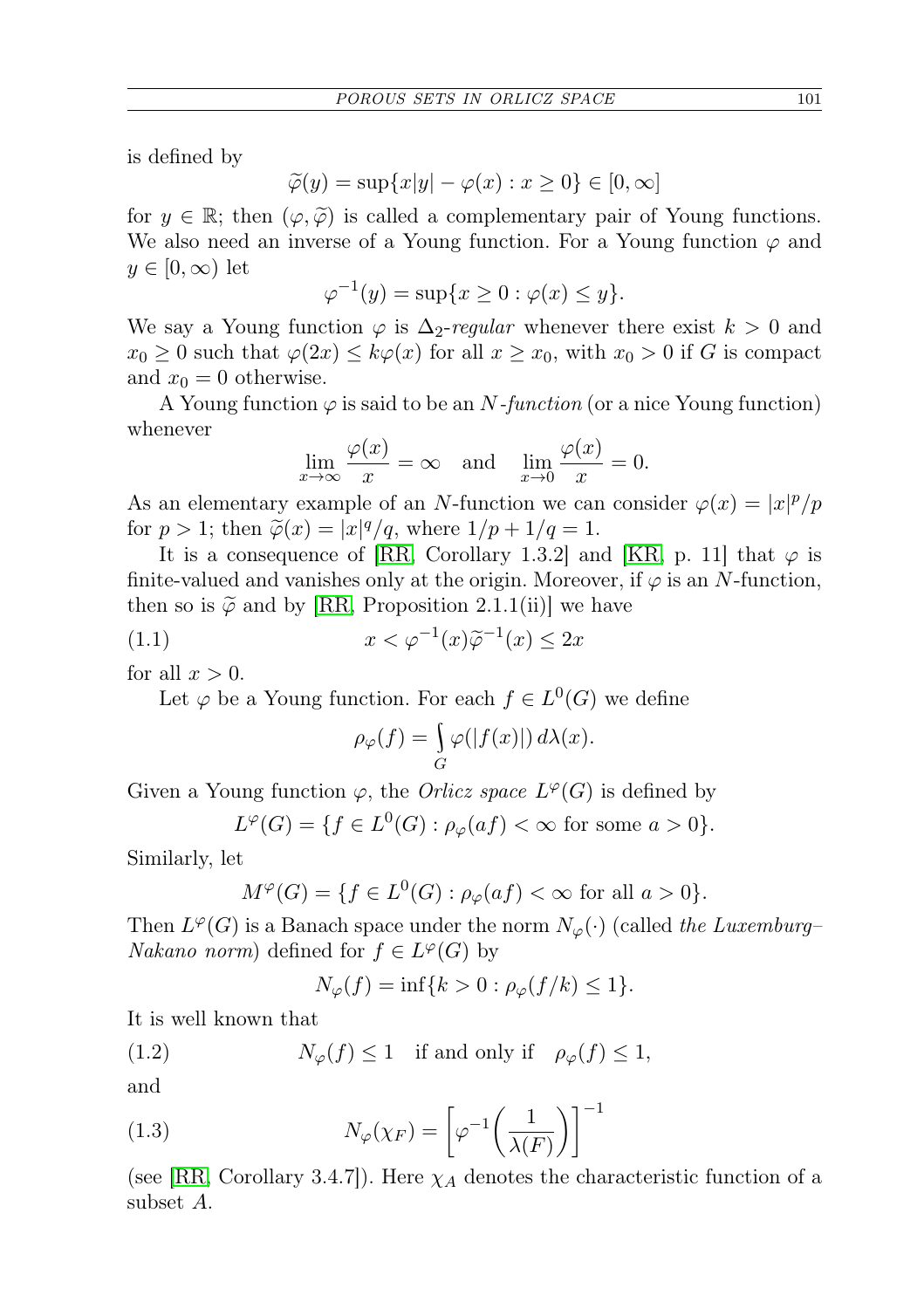Another well-known norm on  $L^{\varphi}(G)$ , called the *Orlicz norm*, is defined by

<span id="page-3-0"></span>
$$
||f||_{\varphi} = \sup \left\{ \int_G |fg| \, d\lambda : N_{\widetilde{\varphi}}(g) \le 1 \right\}.
$$

It follows from [\[RR,](#page-12-11) Proposition 3.3.4] that the Orlicz norm is equivalent to the Luxemburg–Nakano norm; in fact we have

(1.4)  $N_{\varphi}(f) \leq ||f||_{\varphi} \leq 2N_{\varphi}(f)$ 

for all  $f \in L^{\varphi}(G)$ .

Let us recall the notion of porosity from [\[GS1\]](#page-12-8); for more details see also [\[ZA\]](#page-12-15). Let X be a metric space. The open ball with center  $x \in X$  and radius  $r > 0$  is denoted by  $B(x, r)$ . For a given number  $0 < c \leq 1$ , a subset M of X is called c-lower porous if

$$
\liminf_{R \to 0+} \frac{\gamma(x, M, R)}{R} \ge \frac{c}{2}
$$

for all  $x \in M$ , where

 $\gamma(x, M, R) = \sup\{r \geq 0 : \exists z \in X, B(z, r) \subseteq B(x, R) \setminus M\}.$ 

It is clear that  $M$  is  $c$ -lower porous if and only if

 $\forall x \in M, \forall \alpha \in (0, c/2), \exists r_0 > 0, \forall r \in (0, r_0), \exists z \in X, B(z, \alpha r) \subseteq B(x, r) \setminus M.$ 

A set is called  $\sigma$ -*c*-lower porous if it is a countable union of *c*-lower porous sets with the same constant  $c > 0$ . It is easy to see that a  $\sigma$ -c-lower porous set is meager, and the notion of  $\sigma$ -porosity is stronger than that of meagerness.

Our purpose in this work is to consider the porosity of the set of all pairs  $(f,g) \in M^{\varphi}(G) \times M^{\psi}(G)$  (or  $(f,g) \in L^{\varphi}(G) \times L^{\psi}(G)$ ) for which  $f * q$  is  $\lambda$ -a.e. finite on G for given Young functions  $\varphi$  and  $\psi$  under certain mild conditions. Finally, let us remark that in [\[RA\]](#page-12-16), a sufficient condition on a Young function  $\varphi$  has been given for  $L^{\varphi}(G)$  to be an algebra under convolution multiplication; see also [\[GS2,](#page-12-17) [H\]](#page-12-18) for a similar study with respect to the pointwise product.

2. Main results. We commence with our first main result which answers a question raised in [\[GS1\]](#page-12-8) and generalizes the main theorem of [\[AM\]](#page-12-9) to a more general setting of Orlicz spaces. For the proof we use some ideas from [\[GS1\]](#page-12-8).

We equip the space  $L^{\varphi}(G) \times L^{\psi}(G)$  with the complete norm

$$
N_{\varphi,\psi}(f,g) = \max\{N_{\varphi}(f), N_{\psi}(g)\} \quad (f \in L^{\varphi}(G), g \in L^{\psi}(G)).
$$

Let us remark that  $M^{\varphi}(G)$  is non-trivial if  $\varphi$  is finite.

<span id="page-3-1"></span>THEOREM 2.1. Let G be a non-unimodular locally compact group,  $\varphi$  be an N-function, and  $\psi$  be a finite Young function. For any compact symmetric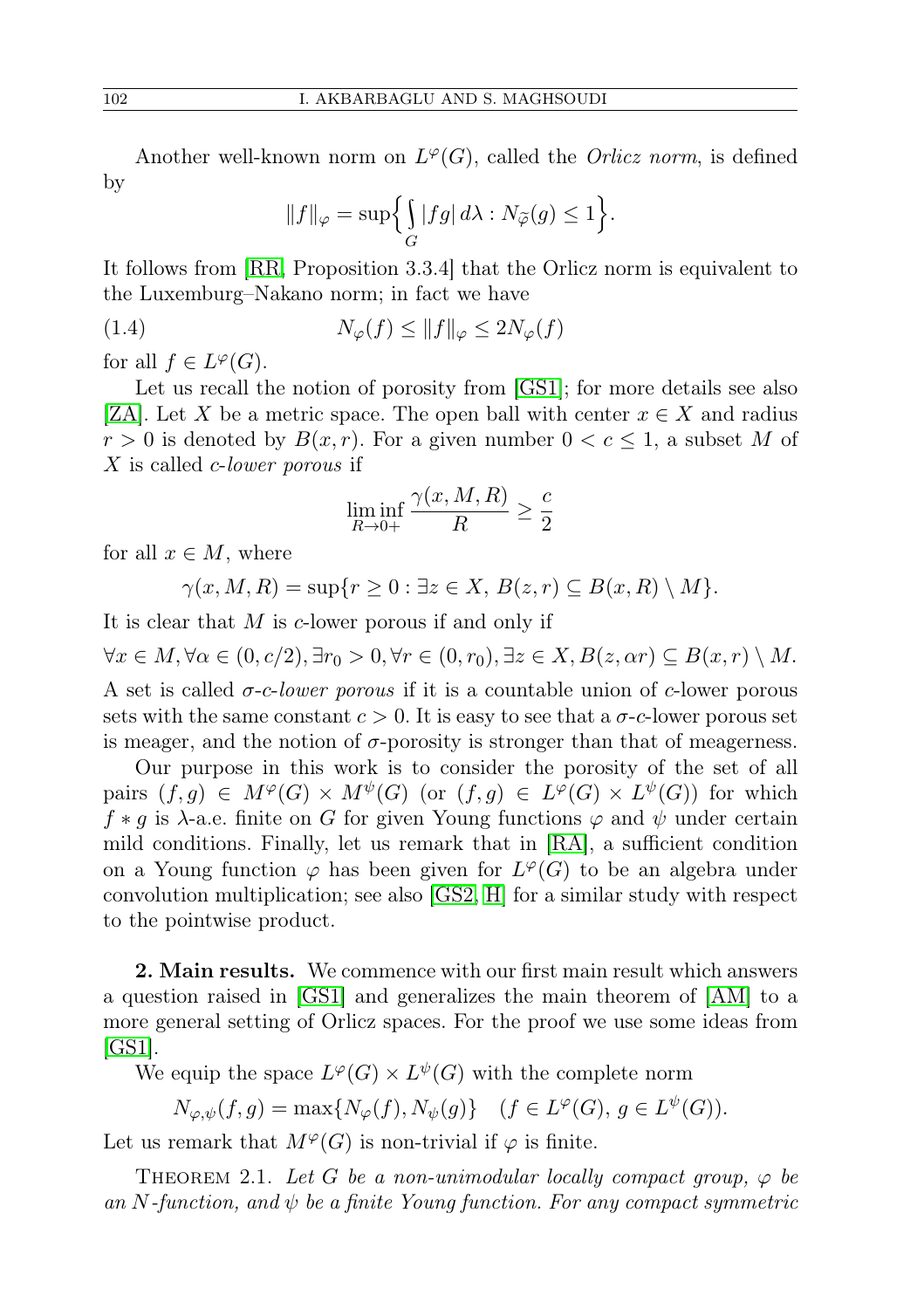neighborhood  $V$  of the identity element of  $G$  the set

$$
E_V = \{(f, g) \in M^{\varphi}(G) \times M^{\psi}(G) : \exists x \in V, |f * g(x)| < \infty\}
$$

is  $\sigma$ -c-lower porous in  $M^{\varphi}(G) \times M^{\psi}(G)$  for some  $c > 0$ .

*Proof.* Since G is not unimodular, there exists  $b \in G$  with  $\Delta(b) > q^4$ , where  $q = \sup\{\Delta(x) : x \in V\}$ . Hence for distinct natural numbers m and n we have

$$
Vb^n \cap Vb^m = \emptyset \quad \text{and} \quad b^{-n}V^2 \cap b^{-m}V^2 = \emptyset.
$$

Now for a natural number  $n$ , put

$$
E_n = \Big\{ (f,g) \in M^{\varphi}(G) \times M^{\psi}(G) : \exists x \in V, \, \int_G |f(y)| \, |g(y^{-1}x)| \, d\lambda(y) \le n \Big\}.
$$

So,  $E_V = \bigcup_{n \in \mathbb{N}} E_n$ . Therefore we only need to show that for each  $n \in \mathbb{N}$ ,  $E_n$ is c-lower porous for some constant  $c > 0$ . To this end, let  $c \in (0,1)$  be such that

$$
\frac{2c}{1-c}\bigg(1+q\frac{\lambda(V^2)}{\lambda(V)}\bigg)=1.
$$

Then for  $0 < \alpha < c$ ,

$$
\frac{2\alpha}{1-\alpha}\bigg(1+q\frac{\lambda(V^2)}{\lambda(V)}\bigg) < 1.
$$

By continuity of the map  $x \mapsto (2\alpha/x)(1+q\lambda(V^2)/\lambda(V))$  on  $(0, 1)$ , there exist  $0 < \beta < 1 - \alpha$  and  $d < 1$  such that

$$
\frac{2\alpha}{\beta(1-d)} \bigg( 1 + q \frac{\lambda(V^2)}{\lambda(V)} \bigg) < 1.
$$

Put  $C = \bigcup_{n \in \mathbb{N}} V b^n$  and  $D = \bigcup_{n \in \mathbb{N}} b^{-n} V^2$ . Fix  $n \in \mathbb{N}$  and  $(f, g) \in E_n$ . Since  $f \in L^{\varphi}(G)$  and  $g \in L^{\psi}(G)$ , we infer that

$$
N_{\varphi}(f\chi_C) < \infty
$$
 and  $N_{\psi}(g\chi_D) < \infty$ .

Hence, given  $r > 0$ , there exists  $n_0 \in \mathbb{N}$  such that if we set  $C_0 = \bigcup_{k=n_0}^{\infty} V b^k$ and  $D_0 = \bigcup_{k=n_0}^{\infty} b^{-k} V^2$ , then

<span id="page-4-0"></span>
$$
N_{\varphi}(f\chi_{C_0})+N_{\psi}(g\chi_{D_0})<(1-\alpha-\beta)r.
$$

Now, we choose a natural number  $n_1 \geq n_0$  such that

$$
(2.1) \t d2 \beta2 r2 p \left[ \tilde{\varphi}^{-1} \left( \frac{1}{\lambda(V) q^{4n_1 - 1}} \right) \right]^{-1} \psi^{-1} \left( \frac{1}{\lambda(V^2)} \right) > n,
$$

where  $\tilde{\varphi}$  is the complementary N-function to  $\varphi$  and  $p > 0$  is the quantity

$$
1 - \frac{2\alpha}{\beta(1-d)} \bigg( 1 + q \frac{\lambda(V^2)}{\lambda(V)} \bigg).
$$

Set  $A = Vb^{n_1}$  and  $B = b^{-n_1}V^2$  and note that  $\lambda(A^{-1}) = \lambda(V), \quad \lambda(B) = \lambda(V^2).$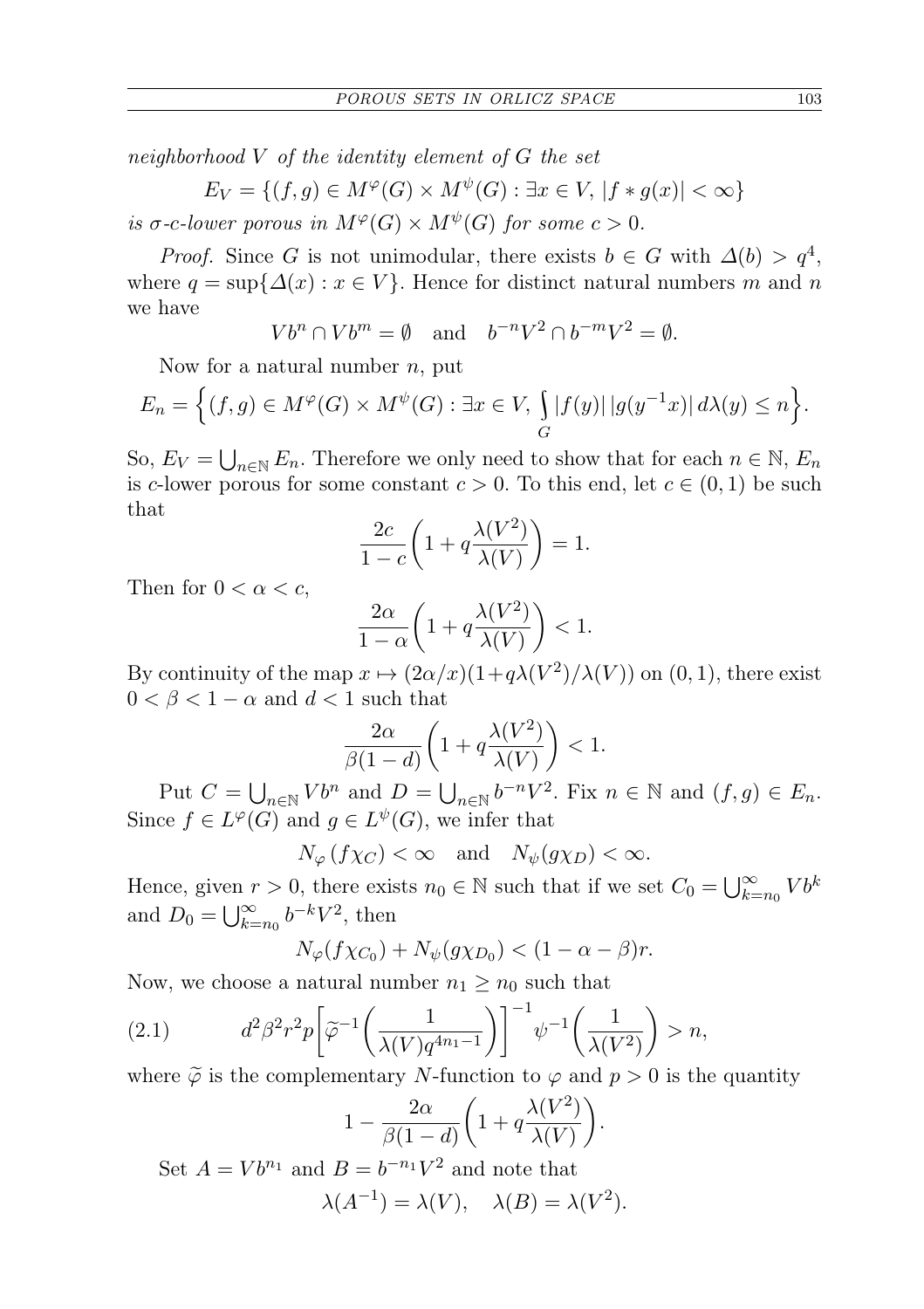<span id="page-5-0"></span>Next let  $s, t$  be real numbers defined by

(2.2) 
$$
sN_{\varphi}\left(\varphi^{-1}\left(\frac{1}{\lambda(V)\Delta}\right)\chi_{A}\right) = \beta r \text{ and } tN_{\psi}(\chi_{B}) = \beta r.
$$

Define functions  $f$  and  $\widetilde{g}$  on  $G$  by setting

$$
\widetilde{f}(y) = s\varphi^{-1}\left(\frac{1}{\lambda(V)\Delta(y)}\right)\chi_A(y) + f(y)\chi_{G\setminus A}(y) \quad \text{and} \quad \widetilde{g} = t\chi_B + g\chi_{G\setminus B}.
$$

Since  $A \subseteq C_0$ , we have

$$
N_{\varphi}(\widetilde{f} - f) \le N_{\varphi}\left(s\varphi^{-1}\left(\frac{1}{\lambda(V)\Delta}\right)\chi_A\right) + N_{\varphi}(f\chi_A)
$$
  

$$
\le \beta r + (1 - \alpha - \beta)r = r - \alpha r.
$$

In a similar way,  $N_{\psi}(\tilde{g}-g) \leq r - \alpha r$ . It follows that  $B((\tilde{f},\tilde{g}), \alpha r) \subseteq$  $B((f, g), r).$ 

Thus it remains only to prove that  $B((\tilde{f},\tilde{g}),\alpha r) \cap E_n = \emptyset$ . Let  $(h,k) \in$  $B((\widetilde{f},\widetilde{g}),\alpha r)$ . We will show that  $(h, k) \notin E_n$ . To prove this, let

$$
A_1 = \left\{ x \in A : |h(x)| < s d\varphi^{-1} \left( \frac{1}{\lambda(V) \Delta(x)} \right) \right\},
$$
\n
$$
B_1 = \left\{ x \in B : |k(x)| < t d \right\}.
$$

Then

$$
\alpha r > N_{\varphi}(h - \tilde{f}) \ge N_{\varphi}((h - \tilde{f})\chi_{A_1}) \ge s(1 - d)N_{\varphi}\left(\varphi^{-1}\left(\frac{1}{\lambda(V)\Delta}\right)\chi_{A_1}\right)
$$
  

$$
\ge \frac{(1.4)}{2} \frac{s(1 - d)}{2} \int_{A_1} \varphi^{-1}\left(\frac{1}{\lambda(V)\Delta(y)}\right) \tilde{\varphi}^{-1}\left(\frac{1}{\lambda(V)\Delta(y)}\right) d\lambda(y)
$$
  

$$
\stackrel{(1.1)}{>} \frac{s(1 - d)}{2} \int_{A_1} \frac{1}{\lambda(V)\Delta(y)} d\lambda(y).
$$

Hence

$$
\lambda(A_1^{-1}) \le \frac{2\alpha r}{s(1-d)}\lambda(V) = N_{\varphi}\left(\varphi^{-1}\left(\frac{1}{\lambda(V)\Delta}\right)\chi_A\right)\frac{2\alpha}{\beta(1-d)}\lambda(V)
$$

$$
\le \frac{(1.2)}{\beta(1-d)}\lambda(V).
$$

In the same way, we get

$$
N_{\psi}(\chi_{B_1}) \le \frac{2\alpha r}{t(1-d)} = N_{\psi}(\chi_B)\frac{2\alpha}{\beta(1-d)},
$$

and, by  $(1.3)$ , we have

$$
\lambda(B_1) \le \lambda(B) \frac{2\alpha}{\beta(1-d)} = \lambda(V^2) \frac{2\alpha}{\beta(1-d)}.
$$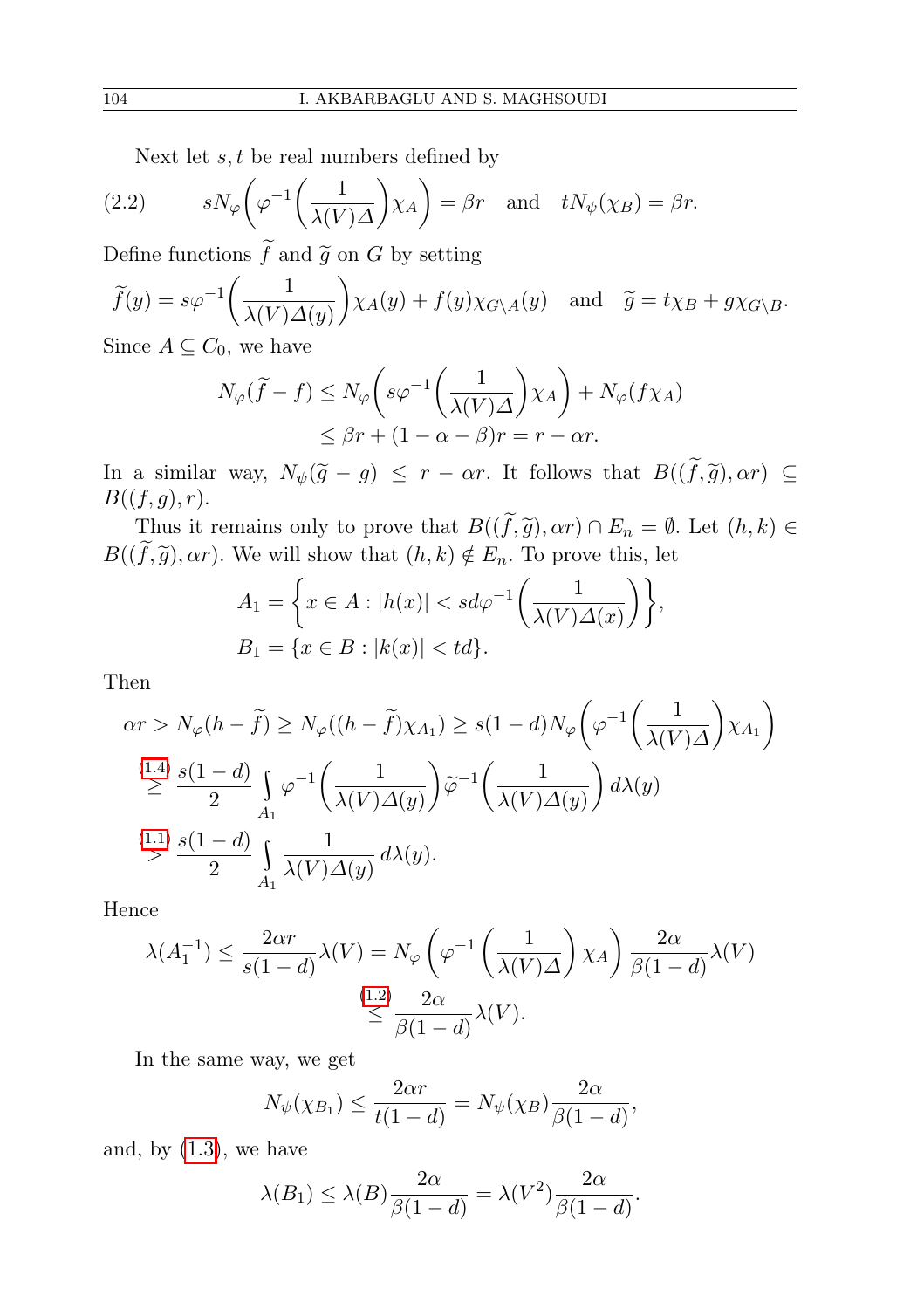The above inequalities also show that the sets  $A_2 := A \setminus A_1$  and  $B_2 := B \setminus B_1$ are of positive measure and so non-empty. Now let  $z \in V$  be an arbitrary element, and define  $E = (A_2^{-1}z) \cap B_2$  and  $F = zE^{-1}$ . It can be easily seen that  $A^{-1}z \subseteq B$ , and thus  $A_2^{-1}z \subseteq B$ . Hence

$$
\lambda(F^{-1}) = \lambda(Ez^{-1}) = \lambda(A_2^{-1}) - \lambda(A_2^{-1} \setminus (B_2z^{-1}))
$$
  
\n
$$
\geq \lambda(A_2^{-1}) - \lambda((B \setminus B_2)z^{-1}) = \lambda(A_2^{-1}) - \lambda(B_1z^{-1})
$$
  
\n
$$
= \lambda(V) - \lambda(A_1^{-1}) - \Delta(z^{-1})\lambda(B_1) \geq \lambda(V)p.
$$

Also,  $F \subseteq A_2$ ,  $E \subseteq B_2$  and  $F^{-1}z = E$ . Furthermore, if  $y \in A$  then  $y = xb^{n_1}$ for some  $x \in V$ . Therefore, noting that  $\Delta(b) > q^4$ , we find that  $\Delta(y^{-1})$  $q^{1-4n_1}$ . Finally, we conclude

$$
\int_{F} |h(y)| |k(y^{-1}z)| d\lambda(y) \ge d^2st \int_{F} \varphi^{-1}\left(\frac{1}{\lambda(V)\Delta(y)}\right) d\lambda(y)
$$
\n
$$
\ge d^2st \int_{F} \frac{1}{\lambda(V)\Delta(y)\tilde{\varphi}^{-1}\left(\frac{1}{\lambda(V)\Delta(y)}\right)} d\lambda(y)
$$
\n
$$
\stackrel{(1.3),(2.2)}{\ge} d^2\beta^2r^2p \left[\tilde{\varphi}^{-1}\left(\frac{1}{\lambda(V)q^{4n_1-1}}\right)\right]^{-1}\psi^{-1}\left(\frac{1}{\lambda(V^2)}\right)
$$
\n
$$
\stackrel{(2.1)}{>} n,
$$

which proves the theorem.  $\blacksquare$ 

The fact that a  $\sigma$ -c-lower porous set is of first category together with Theorem [2.1](#page-3-1) yields the following corollary.

COROLLARY 2.2. Let G be a non-unimodular locally compact group,  $\varphi$ be an N-function, and  $\psi$  be a finite Young function. Then the set

 $E = \{(f, g) \in M^{\varphi}(G) \times M^{\psi}(G) : f * g \text{ is not finite } \lambda \text{-a.e.}\}$ 

is residual in  $M^{\varphi}(G) \times M^{\psi}(G)$ . In particular, if  $\varphi$  and  $\psi$  are also  $\Delta_2$ -regular, then the set

$$
E' = \{(f, g) \in L^{\varphi}(G) \times L^{\psi}(G) : f * g \text{ is not finite } \lambda \text{-a.e.}\}
$$
  
is residual in  $L^{\varphi}(G) \times L^{\psi}(G)$ .

We state the following simple observation for later use.

<span id="page-6-0"></span>Lemma 2.3. Let G be a non-compact locally compact group. Then for any compact subsets A and B of G, there exists  $x \in G$  such that

$$
xB \cap A = \emptyset = Bx^{-1} \cap A.
$$

<span id="page-6-1"></span>Our second main result is a generalization of the main theorem in [\[GS1\]](#page-12-8) from classical Lebesgue spaces to Orlicz spaces.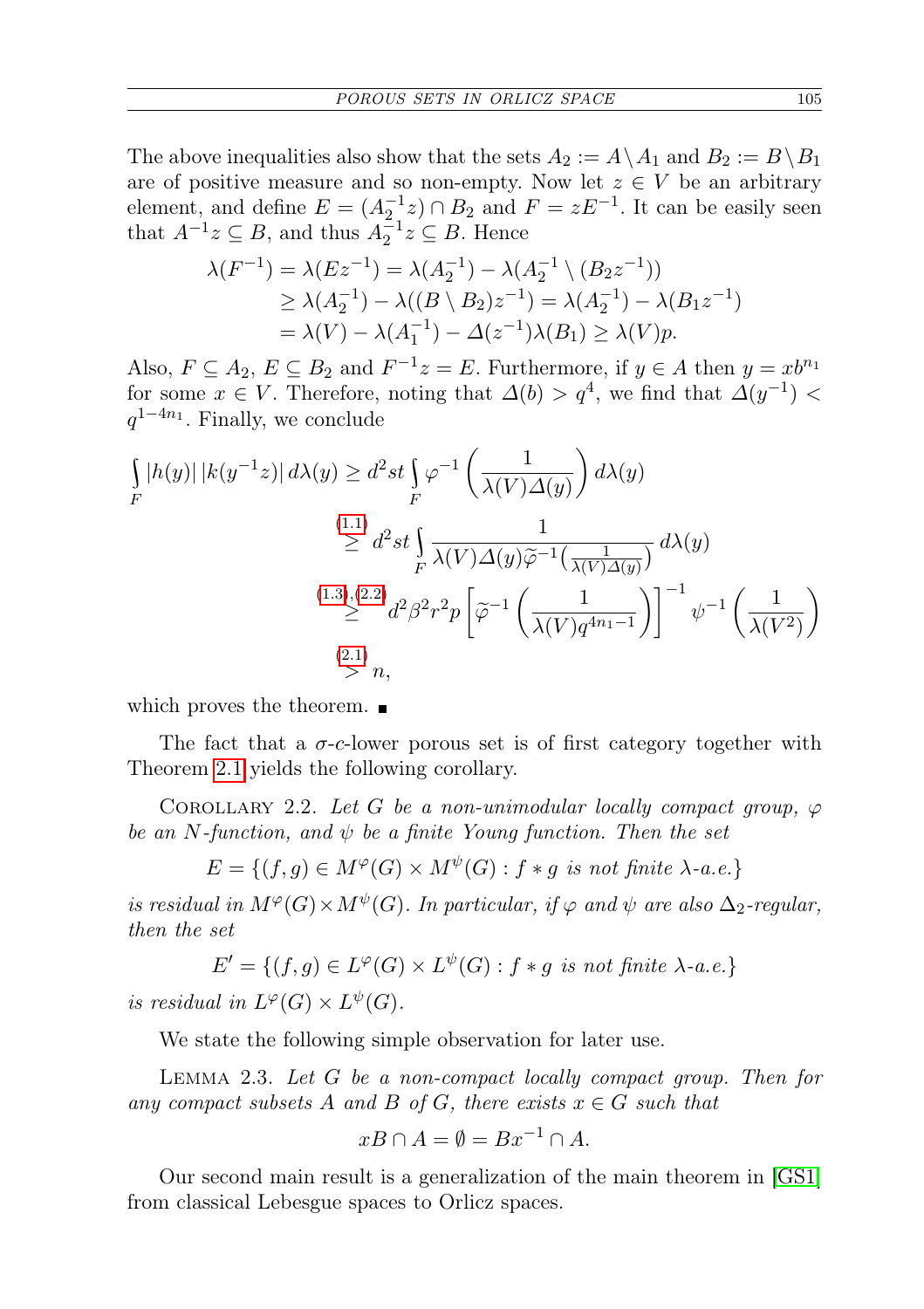THEOREM 2.4. Let G be a non-compact locally compact group,  $\varphi$  be an  $N$ -function, and  $\psi$  be a finite-valued Young function with

$$
\limsup_{x \to \infty} x \varphi^{-1} \left( \frac{1}{x} \right) \psi^{-1} \left( \frac{1}{x} \right) = \infty.
$$

Then for every compact symmetric neighborhood V of the identity element of G, the set

$$
E_V = \{ (f,g) \in M^{\varphi}(G) \times M^{\psi}(G) : \exists x \in V, |f * g(x)| < \infty \}.
$$

is  $\sigma$ -c-lower porous for some  $c > 0$ .

*Proof.* Since  $G$  is not compact, by Lemma [2.3](#page-6-0) there exists a sequence  $(a_n)_n$  in G such that, for distinct natural numbers  $m, n$ ,

$$
a_m V^2 \cap a_n V^2 = \emptyset
$$
,  $V a_m^{-1} \cap V a_n^{-1} = \emptyset$ ,  $\Delta(a_n) \le 1$ .

Now for every natural number  $n$ , put

$$
E_n = \Big\{ (f,g) \in M^{\varphi}(G) \times M^{\psi}(G) : \exists x \in V, \int_G |f(y)| |g(y^{-1}x)| d\lambda(y) \le n \Big\}.
$$

So,  $E_V = \bigcup_{n \in \mathbb{N}} E_n$ . We will show that for each  $n \in \mathbb{N}$ ,  $E_n$  is c-lower porous for some constant  $c > 0$ , which will complete the proof.

To prove this, let  $c \in (0,1)$  be such that

$$
\frac{2c}{1-c}\bigg(1+q\frac{\lambda(V^2)}{\lambda(V)}\bigg)=1,
$$

where  $q = \sup\{\Delta(x) : x \in V\}$ . Fix  $0 < \alpha < c$ ; then

$$
\frac{2\alpha}{1-\alpha}\bigg(1+q\frac{\lambda(V^2)}{\lambda(V)}\bigg) < 1.
$$

By continuity of the map  $x \mapsto (2\alpha/x)(1+q\lambda(V^2)/\lambda(V))$  on  $(0, 1)$ , there exist  $0 < \beta < 1 - \alpha$  and  $d < 1$  such that

$$
\frac{\alpha}{\beta(1-d)} \bigg( 1 + q \frac{\lambda(V^2)}{\lambda(V)} \bigg) < 1.
$$

Put  $C = \bigcup_{n \in \mathbb{N}} Va_n^{-1}$  and  $D = \bigcup_{n \in \mathbb{N}} a_n V^2$ . Fix  $n \in \mathbb{N}$  and  $(f, g) \in E_n$ . Now from  $f \in M^{\varphi}(G)$  and  $g \in M^{\psi}(G)$ , we infer that

 $N_{\varphi}(f\chi_C) < \infty$  and  $N_{\psi}(g\chi_D) < \infty$ .

Hence, given  $r > 0$ , there exists  $n_0 \in \mathbb{N}$  such that for  $C_0 = \bigcup_{k=n_0}^{\infty} Va_k^{-1}$  and  $D_0 = \bigcup_{k=n_0}^{\infty} a_k V^2,$ 

$$
N_{\varphi}(f\chi_{C_0}) + N_{\psi}(g\chi_{D_0}) < (1 - \alpha - \beta)r.
$$

<span id="page-7-0"></span>Now, by our assumption on  $\varphi^{-1}$  and  $\psi^{-1}$  we can find  $n_1 > n_0$  such that

$$
(2.3) \qquad \theta\lambda(V)\varphi^{-1}\left(\frac{q}{\theta\lambda(V)}\right)\psi^{-1}\left(\frac{q}{\theta\lambda(V)}\right) \ge n\left[d^2\beta^2r^2pq^{-2}\frac{\lambda(V)}{2\lambda(V^2)}\right]^{-1},
$$

where  $\theta = n_1 - n_0 + 1$  and  $p > 0$  is the quantity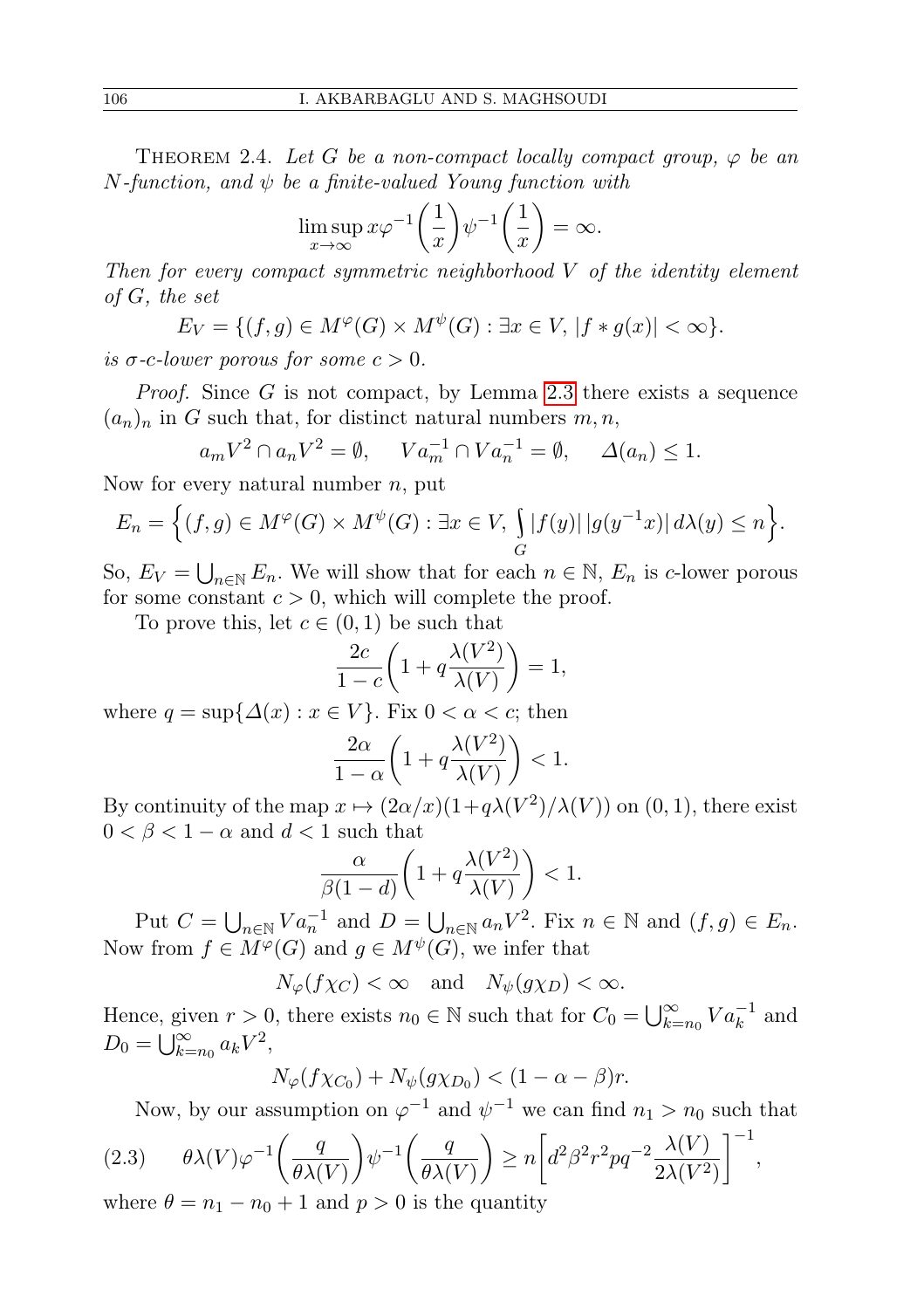$$
1 - \frac{2\alpha}{\beta(1-d)} \left( 1 + q \frac{\lambda(V^2)}{\lambda(V)} \right).
$$

Setting  $A = \bigcup_{k=n_0}^{n_1} Va_k^{-1}$  and  $B = \bigcup_{k=n_0}^{n_1} a_k V^2$ , and noting that V is a symmetric neighborhood and  $A, B$  are unions of disjoint subsets, we find that

$$
\lambda(A^{-1}) = (n_1 - n_0 + 1)\lambda(V), \quad \lambda(B) = (n_1 - n_0 + 1)\lambda(V^2).
$$

Next let  $s, t$  be real numbers defined by

$$
sN_{\varphi}\left(\varphi^{-1}\left(\frac{1}{\lambda(A^{-1})\Delta}\right)\chi_A\right) = \beta r \quad \text{and} \quad tN_{\psi}(\chi_B) = \beta r.
$$

Define functions f and  $\tilde{g}$  on G by setting

$$
\widetilde{f}(y) = s\varphi^{-1}\left(\frac{1}{\lambda(A^{-1})\Delta(y)}\right)\chi_A(y) + f(y)\chi_{G\setminus A}(y) \quad \text{and} \quad \widetilde{g} = t\chi_B + g\chi_{G\setminus B}.
$$
\nBy any argument similar to the proof of Theorem 2.1, we have

By an argument similar to the proof of Theorem [2.1](#page-3-1) we have

$$
N_{\varphi}(f - f) \le r - \alpha r \quad \text{and} \quad N_{\psi}(\widetilde{g} - g) \le r - \alpha r.
$$

It follows that  $B((f, \tilde{g}), \alpha r) \subseteq B((f, g), r)$ .

We now prove that  $B((\tilde{f},\tilde{g}),\alpha r) \cap E_n = \emptyset$ . For any fixed  $(h,k) \in$  $B((\tilde{f},\tilde{g}),\alpha r)$ , if we set

$$
A_1 = \left\{ x \in A : |h(x)| < s d\varphi^{-1} \left( \frac{1}{\lambda(A^{-1}) \Delta(x)} \right) \chi_A(x) \right\},
$$
\n
$$
B_1 = \left\{ x \in B : |k(x)| < t d \right\},
$$

then the subsets  $A_2 := A \setminus A_1$  and  $B_2 := B \setminus B_1$  are of positive measure and so non-empty. Now let  $z \in V$  be an arbitrary element, and define  $E =$  $(A_2^{-1}z)\cap B_2$  and  $F = zE^{-1}$ . It follows that  $\lambda(F^{-1}) \geq \lambda(A^{-1})p$ . Also,  $F \subseteq A_2$ ,  $E \subseteq B_2$  and  $F^{-1}z = E$ . Furthermore, if  $y \in A$  then  $y = xa_n^{-1}$  for some  $x \in V$  and some  $n_0 \leq n \leq n_1$ . Therefore, noting that  $\Delta(a_n) \leq 1$ , we find that  $\Delta(y^{-1}) \leq q$ . Finally, we conclude that

$$
\begin{split}\n&\int_{F} |h(y)| |k(y^{-1}z)| d\lambda(y) \geq d^2st \int_{F} \varphi^{-1}\left(\frac{1}{\lambda(A^{-1})\Delta(y)}\right) d\lambda(y) \\
&\geq d^2st \int_{F} \frac{1}{\lambda(A^{-1})\Delta(y)\widetilde{\varphi}^{-1}\left(\frac{1}{\lambda(A^{-1})\Delta(y)}\right)} d\lambda(y) \\
&\geq d^2\beta^2r^2p \left[\widetilde{\varphi}^{-1}\left(\frac{q}{\lambda(A^{-1})}\right)\right]^{-1}\psi^{-1}\left(\frac{1}{\lambda(B)}\right) \\
&\geq \frac{1}{2}d^2\beta^2r^2pq^{-2}\lambda(A^{-1})\varphi^{-1}\left(\frac{q}{\lambda(A^{-1})}\right)\psi^{-1}\left(\frac{q}{\lambda(B)}\right) \\
&\geq \frac{1}{2}d^2\beta^2r^2pq^{-2}\frac{\lambda(V)}{\lambda(V^2)}\lambda(A^{-1})\varphi^{-1}\left(\frac{q}{\lambda(A^{-1})}\right)\psi^{-1}\left(\frac{q}{\lambda(A^{-1})}\right)^{(2,3)}n,\n\end{split}
$$

as required.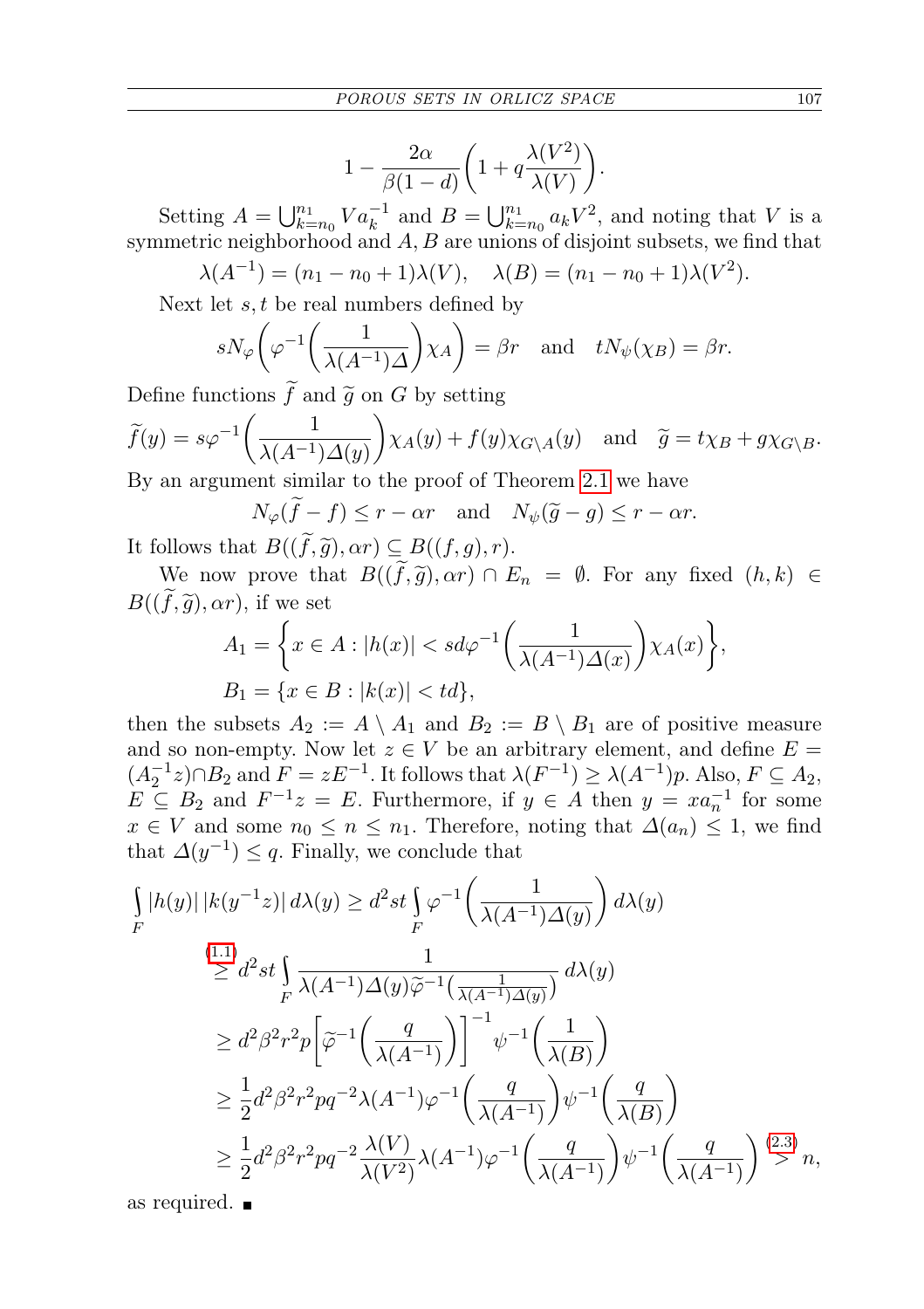<span id="page-9-0"></span>COROLLARY 2.5. Let G be a locally compact group and let  $\varphi$  be an Nfunction with  $\limsup_{x\to 0} \varphi(x)/x^2 = 0$ . Then  $f * g$  exists for all  $f, g \in L^{\varphi}(G)$ if and only if G is compact. In particular, for  $2 < p < \infty$ ,  $f * q$  exists for all  $f, g \in L^p(G)$  if and only if G is compact.

*Proof.* By  $[RR,$  Proposition 3.1.7, we see that if G is compact, then  $L^{\varphi}(G) \subseteq L^{1}(G)$  for every N-function  $\varphi$ , thus the "if" part is immediate.

For the converse, first observe that, by our hypothesis on  $\varphi$ , for a given  $0 < \epsilon < 1$ , there exists  $0 < \delta < 1$  such that  $\varphi(\sqrt{x}) < \epsilon x$  for all  $x \in (0, \delta)$ . This implies that  $\sqrt{x} < \varphi^{-1}(\epsilon x)$ . Now for each  $y \in (0, \epsilon \delta)$ , we have  $\sqrt{\epsilon^{-1}y} < \infty$  $\varphi^{-1}(y)$ , hence  $\varphi^{-1}(y)^2$ /y > 1/ $\epsilon$ , which is equivalent to lim sup<sub>x→∞</sub>  $x\varphi^{-1}(1/x)^2$  $=\infty$ . This together with Theorem [2.4](#page-6-1) proves the assertion.

The following direct consequence of Theorem [2.4](#page-6-1) is the main theorem of  $|GS1|$ .

COROLLARY 2.6. Let  $G$  be a non-compact locally compact group. If  $p, q > 1$  are such that  $1/p + 1/q < 1$ , then, for every compact subset  $K \subset G$ , the set  $E_K = \{(f, g) \in L^p(G) \times L^q(G) : \exists x \in K, f * g(x) \text{ is well defined}\}\$  $\sigma$ -c-lower porous for some  $c > 0$ .

In view of Theorem [2.4,](#page-6-1) the anonymous referee of the paper asked a natural question: Suppose that G is unimodular and

$$
\limsup_{x \to \infty} x \varphi^{-1}(1/x) \psi^{-1}(1/x) < \infty.
$$

Is it true that  $f * g$  exists for every  $(f,g) \in L^{\varphi}(G) \times L^{\psi}(G)$ ? We are unable to answer this question; but let us recall an analogue of Young's inequality for Orlicz spaces from [\[RR\]](#page-12-11), which gives an affirmative answer in the following special case.

THEOREM 2.7. Let G be a unimodular locally compact group,  $\varphi_i$ ,  $i = 1, 2$ , be N-functions, and  $\varphi_3$  be an arbitrary Young function satisfying

$$
\varphi_1^{-1}(x)\varphi_2^{-1}(x) \le x\varphi_3^{-1}(x)
$$

for  $x \geq 0$ . Then for any  $f_i \in L^{\varphi_i}(G)$ ,  $i = 1, 2$ , the convolution  $f_1 * f_2$  belongs to  $L^{\varphi_3}(G)$  and moreover

$$
N_{\varphi_3}(f_1 * f_2) \le 2N_{\varphi_1}(f_1)N_{\varphi_2}(f_2).
$$

From this theorem it follows that if G is unimodular,  $\varphi, \psi$  are N-functions, and the function  $x \mapsto x\varphi^{-1}(1/x)\psi^{-1}(1/x)$  is bounded on  $(0, \infty)$ , then  $f * g \in L^{\infty}(G)$  for all  $f \in L^{\varphi}(G)$  and  $g \in L^{\psi}(G)$ . To see this it is sufficient to put  $\varphi_3(x) = 0$  for  $|x| \leq 1$  and  $\varphi_3(x) = \infty$  otherwise.

THEOREM 2.8. Let G be a non-compact locally compact group and let  $\varphi$ be an  $N$ -function. Then for any compact symmetric neighborhood  $V$  of the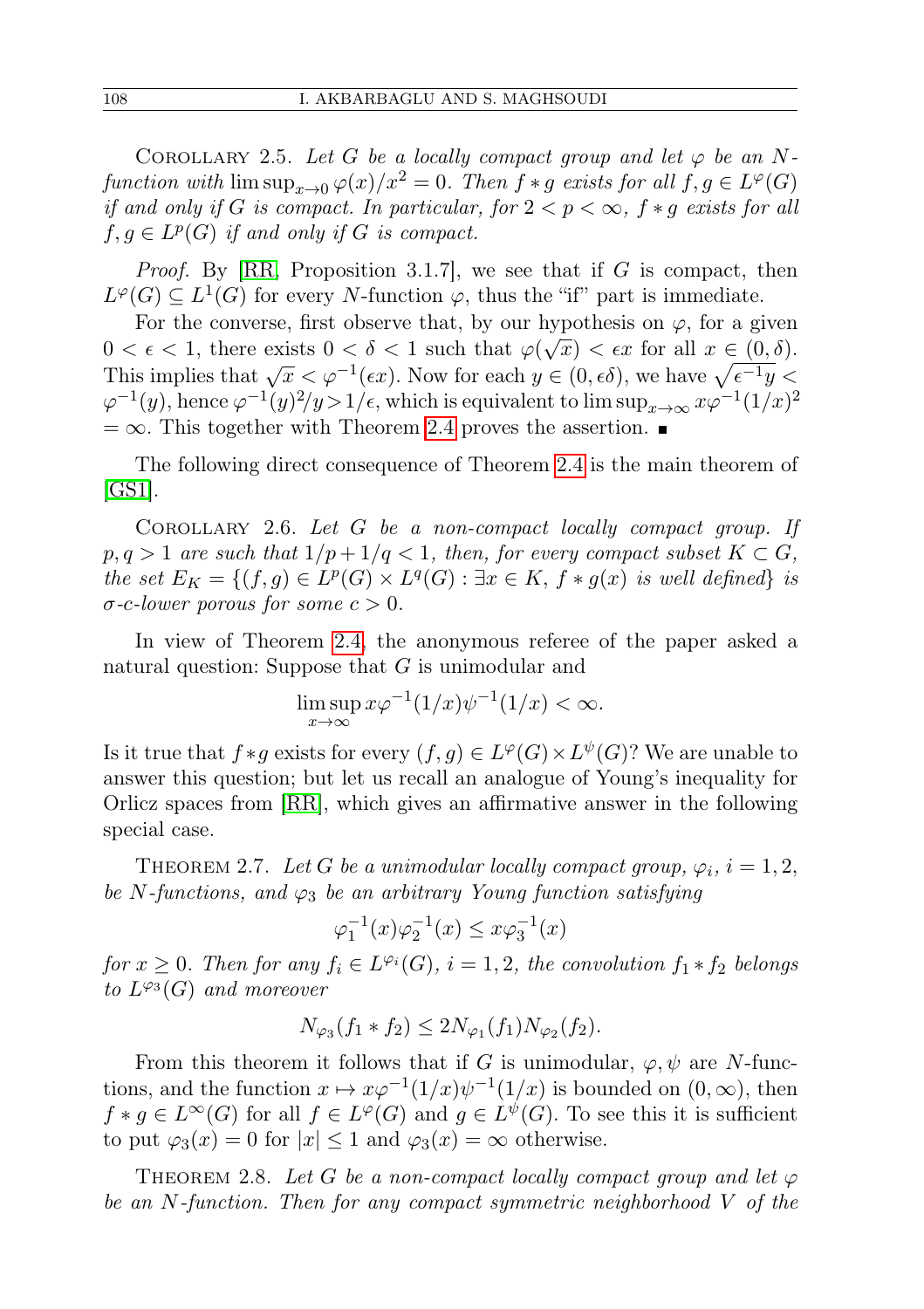identity, the set

$$
E_V = \{(f,g) \in M^{\varphi}(G) \times L^{\infty}(G) : \exists x \in V, |f * g(x)| < \infty\}
$$

is  $\sigma$ -c-lower porous in  $M^{\varphi}(G) \times L^{\infty}(G)$  for some  $c > 0$ .

*Proof.* Since  $G$  is not compact, by Lemma [2.3](#page-6-0) there exists a sequence  $(a_n)$  in G such that for any distinct  $m, n \in \mathbb{N}$ ,

$$
a_m V^2 \cap a_n V^2 = \emptyset
$$
,  $V a_m^{-1} \cap V a_n^{-1} = \emptyset$ ,  $\Delta(a_n) \le 1$ .

Now for every natural number  $n$  put

$$
E_n = \Big\{ (f,g) \in M^{\varphi}(G) \times L^{\infty}(G) : \exists x \in V, \int_G |f(y)| |g(y^{-1}x)| d\lambda(y) \le n \Big\}.
$$

Thus,  $E_V = \bigcup_{n=1}^{\infty} E_n$ . Hence it is enough to show that for any natural number n,  $E_n$  is  $\sigma$ -c-lower porous for some  $c > 0$ . To prove this, let  $c = 1/3$ ; then  $2c/(1-c) = 1$ . Fix  $0 < \alpha < 1/3$ , so  $2\alpha/(1-\alpha) < 1$ . By continuity of the map  $x \mapsto 2\alpha/x$  on  $(0, 1)$  there are  $0 < \beta < 1 - \alpha$  and  $d < 1$  such that  $2\alpha/\beta(1-d) < 1.$ 

Set  $A = \bigcup_{n=1}^{\infty} Va_n^{-1}$  and  $B = \bigcup_{n=1}^{\infty} a_n V^2$ . Fix a natural number n and some  $r > 0$ . Let  $(f, g) \in E_n$ . Since  $f \in M^{\varphi}(G)$ , we have  $N_{\varphi}(f \chi_A) < \infty$ . It follows that there exists an  $n_0 \in \mathbb{N}$  such that for  $A_0 := \bigcup_{k=n_0}^{\infty} Va_k^{-1}$ , we obtain

$$
N_{\varphi}(f\chi_{A_0}) < 1 - \alpha - \beta.
$$

Now, let  $n_1 > n_0$  be such that

$$
\left[\widetilde{\varphi}^{-1}\left(\frac{q}{(n_1-n_0+1)\lambda(V)}\right)\right]^{-1} > n(r^2(1-2\alpha)dp\beta)^{-1},
$$

where  $q = \sup_{x \in V} \Delta(x)$ ,  $p = 1 - 2\alpha/\beta(1 - d)$  and  $\tilde{\varphi}$  is the complementary N-function to  $\varphi$ .

Put 
$$
C = \bigcup_{k=n_0}^{n_1} Va_k^{-1}
$$
 and  $D = \bigcup_{k=n_0}^{n_1} a_k V^2$ . Define  
\n
$$
\widetilde{f}(y) = M\varphi^{-1}\left(\frac{1}{\lambda(C^{-1})\Delta(y)}\right)\chi_C(y) + f(y)\chi_{G\setminus C}(y)
$$

and

$$
\widetilde{g}(x) = \begin{cases} g(x) + r(1 - \alpha) & \text{if } \operatorname{Re}(g(x)) \ge 0, \\ g(x) - r(1 - \alpha) & \text{if } \operatorname{Re}(g(x)) < 0, \end{cases}
$$

where M is a constant with  $MN_{\varphi}(f\chi_C) = \beta r$ . Then it is clear that

$$
N_{\varphi}(\tilde{f} - f) < r(1 - \alpha)
$$
 and  $\|\tilde{g} - g\|_{\infty} = r(1 - \alpha)$ .

Hence  $B((\tilde{f},\tilde{g}),\alpha r) \subset B((f,g),r)$ . Therefore, it remains only to show that  $B((\tilde{f},\tilde{g}),\alpha r)\cap E_n=\emptyset.$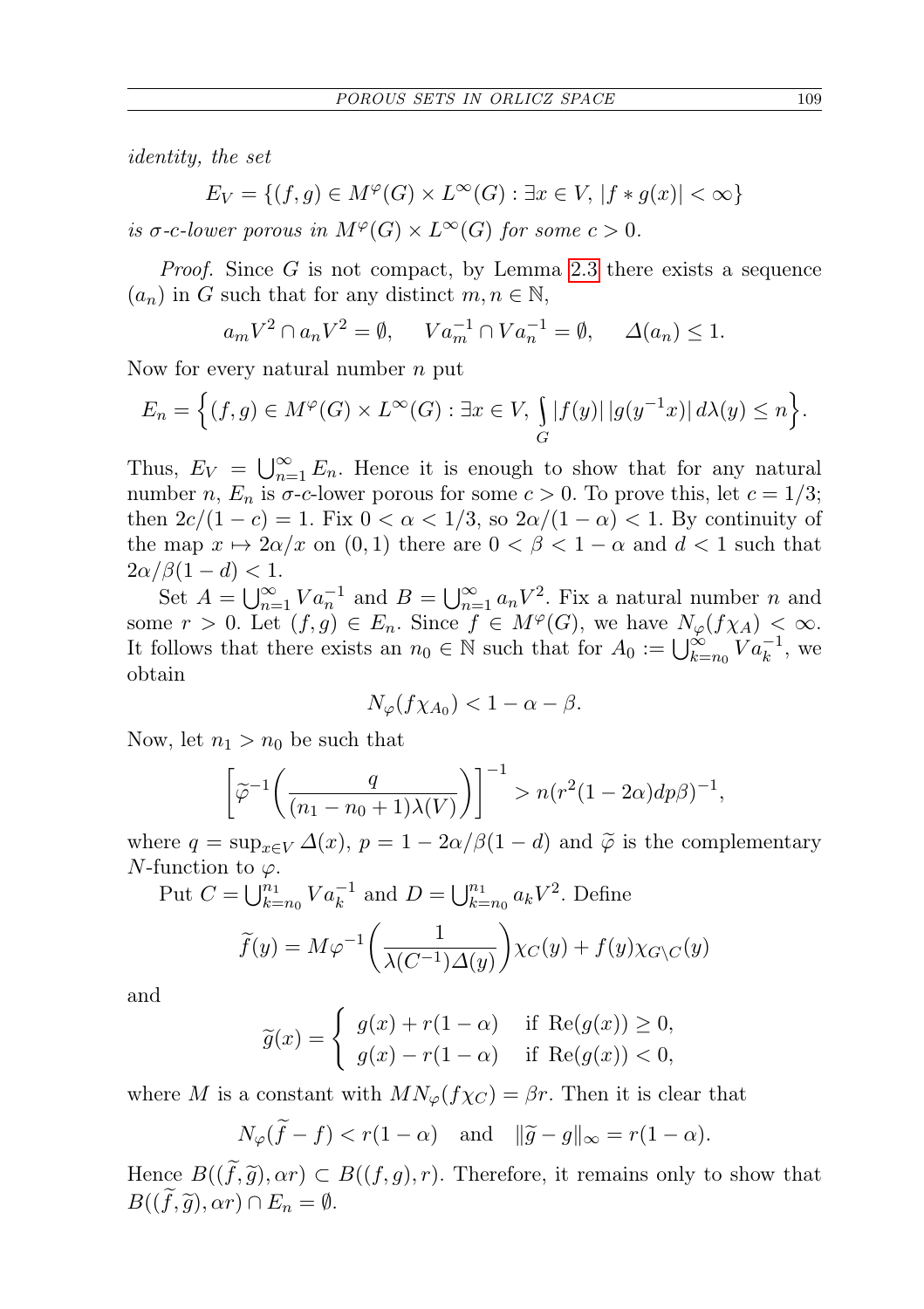Take any  $(h, k) \in B((\tilde{f}, \tilde{g}), \alpha r)$  and let

$$
C_1 = \left\{ x \in C : |h(x)| \ge dM\varphi^{-1}\left(\frac{1}{\lambda(C^{-1})\Delta(x)}\right) \right\}, \quad C_2 = C \setminus C_1.
$$

Then

$$
\lambda(C_2^{-1}) < \frac{2\alpha}{\beta(1-d)}\lambda(C^{-1}) \quad \text{and} \quad |k(x)| \ge r(1-2\alpha).
$$

Now let  $z \in V$  be an arbitrary element. Since

$$
\lambda(C_1^{-1}) = \lambda(C^{-1}) - \lambda(C_2^{-1}) \ge p\lambda(C^{-1}),
$$

we have

$$
\int_{F} |h(y)| |k(y^{-1}z)| d\lambda(y) \ge r(1 - 2\alpha) dM \int_{C_1} \varphi^{-1}\left(\frac{1}{\lambda(C^{-1})\Delta(y)}\right) d\lambda(y)
$$
  
>  $r(1 - 2\alpha) dM \int_{C_1} \frac{d\lambda(y)}{\lambda(C^{-1})\Delta(y)\widetilde{\varphi}^{-1}\left(\frac{1}{\lambda(C^{-1})\Delta(y)}\right)}$   
 $\ge r^2(1 - 2\alpha) dp\beta \left[\widetilde{\varphi}^{-1}\left(\frac{q}{(n_1 - n_0 + 1)\lambda(V)}\right)\right]^{-1} > n,$ 

which completes the proof.  $\blacksquare$ 

We conclude this work with the following example.

EXAMPLE 2.9. (a) Let  $\varphi$  be a Young function. It is easy to see that if  $\varphi$  is a Young function with  $\lim_{x\to 0} \varphi(x)/x \neq 0$ , then  $L^{\varphi}(G) \subseteq L^1(G)$ , and hence  $f * g$  exists for all  $f, g \in L^{\varphi}(G)$ . For instance, let  $\varphi(x) = e^{|x|} - 1$  for  $x \in \mathbb{R}$ . Then  $L^{\varphi}(\mathbb{R})$  is, in fact, closed with respect to convolution multiplication. Note that  $\varphi$  does not satisfy the condition  $\lim_{x\to 0} \varphi(x)/x^2 = 0$ .

(b) Let  $\varphi(x) = |x|^{\alpha}(1 + \ln|x|)$ . By Corollary [2.5,](#page-9-0) if  $\alpha > 2$ , then for any locally compact group G, the convolution of any two elements of  $L^{\varphi}(G)$ exists if and only if G is compact. For  $\alpha = 1$ , by part (a),  $L^{\varphi}(G)$  is closed under convolution multiplication for any locally compact group G.

(c) Let G be a locally compact group and let  $\psi$  be an N-function, so that  $\lim_{x\to 0} \psi(x)/x = 0$ . It can be easily verified that the function  $\varphi$  defined by  $\varphi(x) := |x|\psi(x)$  for all  $x \in [0,\infty)$  is also an N-function, which satisfies the condition of Corollary [2.5.](#page-9-0) According to this corollary, if the convolution of any two elements of  $L^{\varphi}(G)$  exists, then G must be compact. Various examples of such Young functions can be found in [\[KR\]](#page-12-10).

Acknowledgements. The authors are grateful to the anonymous referee for his/her very careful reading of the paper, several invaluable remarks and pointing out some mistakes in an earlier version of the paper. In particular, we are indebted to the referee for the comments which we included in Section 1.